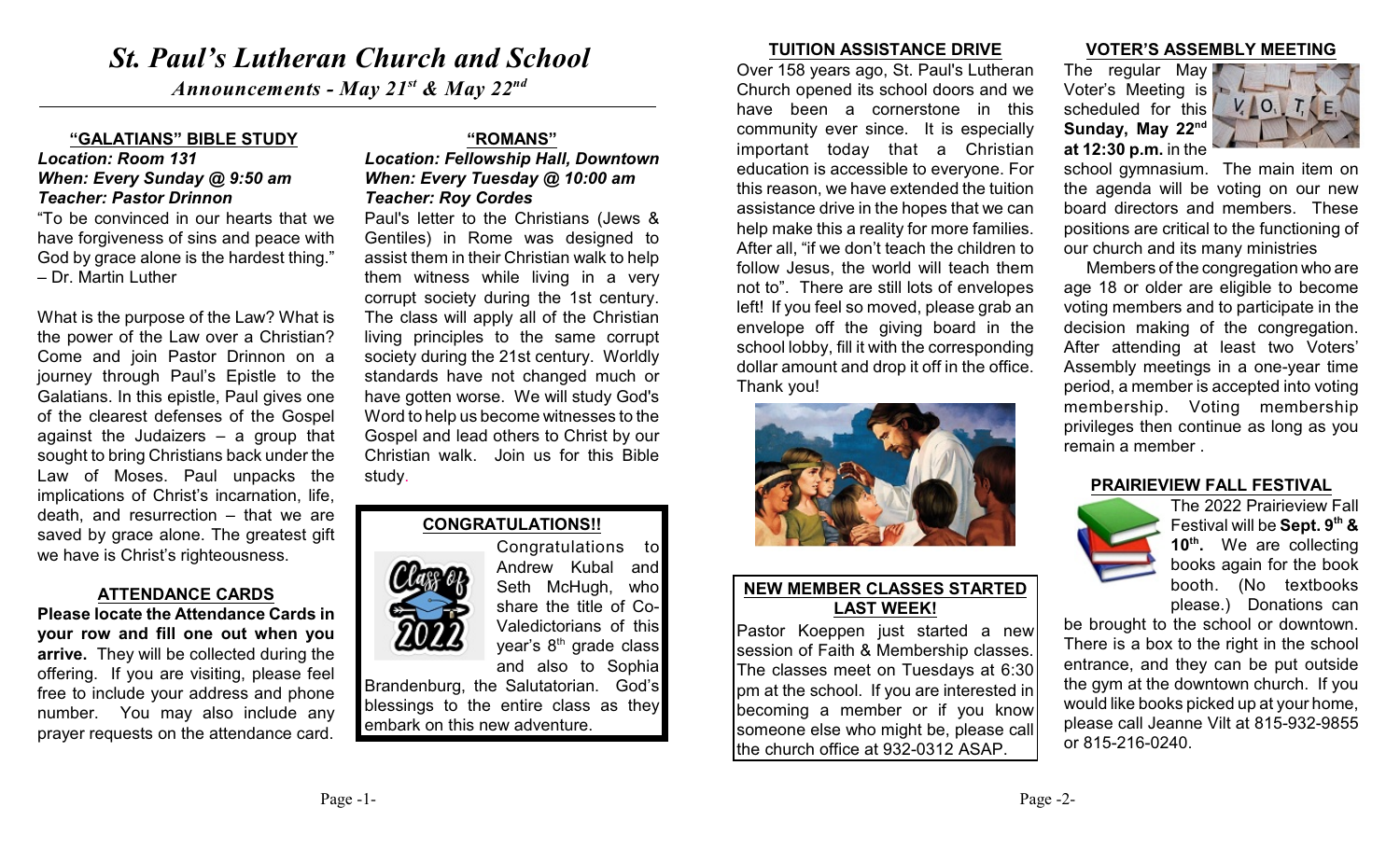

The church and school office will be closed on Monday, May  $30<sup>th</sup>$  in observance of Memorial Day. After that, summer office hours will be 9:00 am - 3:30 pm Monday through Friday.

# **CALEB'S PRAYER CAR SHOW**



<sub>Caleb</sub>'s Praye, Caleb's Prayer Foundation was formed 8 years ago in memory of Caleb Hoggins who lost his battle with  $\epsilon_{\alpha_{\mu\nu}}$  cancer at the age of 15. The foundation helps

families in Kankakee and Iroquois counties who are also battling cancer. The main source of income for the foundation is a benefit car show held at Phillips Auto Group in Bourbonnais. This year's event is **this Sunday, May 22**<sup>nd</sup>. Registration for car entries is from 9 am to 11 am and the entry fee is \$20. Judging starts at 11 am with trophies awarded at 3 pm. This event is open to the public at noon and is FREE. Lunch is available to purchase. Please contact Jim Baron at 815-937-4831 or [jmb1257@sbcglobal.net](mailto:jmb1257@sbcglobal.net) with any questions. We hope to see you there!

# **"THE PARABLES OF JESUS" HOME BIBLE STUDY**

Jesus' parables are timeless and powerful. Their characters are memorable: the Good Samaritan, the shepherd who searches for the lost sheep, the noble man who invites society's outcasts to his banquet after the elite turn him down. Here are extraordinary insights and illustrations explaining 11 parables Jesus told on His way from Galilee to His death in Jerusalem. You will "see" the stories come alive through Middle Eastern eyes. **Pastor David Bottorff will lead participants through this Bible study each fourth Tuesday at 7pm at his and Marilyn's home at 1573 Surrey Drive in Bourbonnais with food served afterwards.** Please call 815-304-4553 if you would like to come to this home Bible study. They meet again on Tuesday, May 24<sup>th</sup>.

# **MR. HESS' RETIREMENT RECEPTION**

After 41 years of teaching at St. Paul's, Mr. Hess is retiring at the end of this school year. We are honoring him with a retirement reception from 9:30 - 11:00 am this **Sunday, May 22<sup>nd</sup>**. Please join us to thank God and Mr. Hess for his many years of faithful service to our school.

#### **BE THE CHURCH 2022**

Be The Church Local Mission Week is coming soon to St. Paul's. **June 11<sup>th</sup> -**15<sup>th</sup> there will opportunities for 7th-12th graders to do service projects in our community and at St. Paul's church and school. There will be a variety of projects each day - from landscape work to cleaning to painting to blanket tying to care box packing to helping at Vacation Bible School. There will be many opportunities to serve while hanging out with other youth and adults. All current 6th graders through high school grads and even college students and adults are invited to participate in Be The Church Local Mission Week. You can participate as much or as little as your schedule allows because all projects will be local and we do not require a full week commitment. Come participate in any of or all the days of Mission Week. The cost to participate is \$25 and will cover the cost of food and extra fun. You can find participation forms and a sign-up sheet at the VBS sign-up table or contact Sarah Cherry at 815-651-6864 or sarahcherry30@yahoo.com.

 $\vert$  May 22<sup>nd</sup> will be the last Sunday School until after Labor Day. We will be hosting Family Sunday School several times throughout the summer. Details to follow.

## **BE THE CHURCH KICK-OFF PROJECT**

We are excited to announce our major kick-off project - a bed build with Sleep in Heavenly Peace (SHP). SHP is a national organization that believes no child should sleep on the floor, so they build beds and give them to families in need. The local chapter of SHP finds a financial sponsor and then sets up in a parking lot or large, indoor open space where they show and teach volunteers how to make beds. On **Saturday, June 11<sup>th</sup>, from 8 am to noon**, St. Paul's will be the financial sponsor for a bed build and we will be the host site for the build at the school campus in Bourbonnais. You are invited to join us for the bed build. There are a couple of ways you can help in this large service project. One way is financial assistance in sponsoring beds. We hope to build 30 beds at \$250 per bed, so we need to raise \$7,500. You and your family could donate the money for a bed or donate any funds you are able to help us reach the goal. The other way to help is to volunteer to build beds on June 11<sup>th</sup>. You and your family can help with the early morning shift of 8-10 am or the late morning shift of 10am-noon or help all day. Children can build beds too with a parent working beside them. There will be sign-ups for building closer to the event, please watch for those details.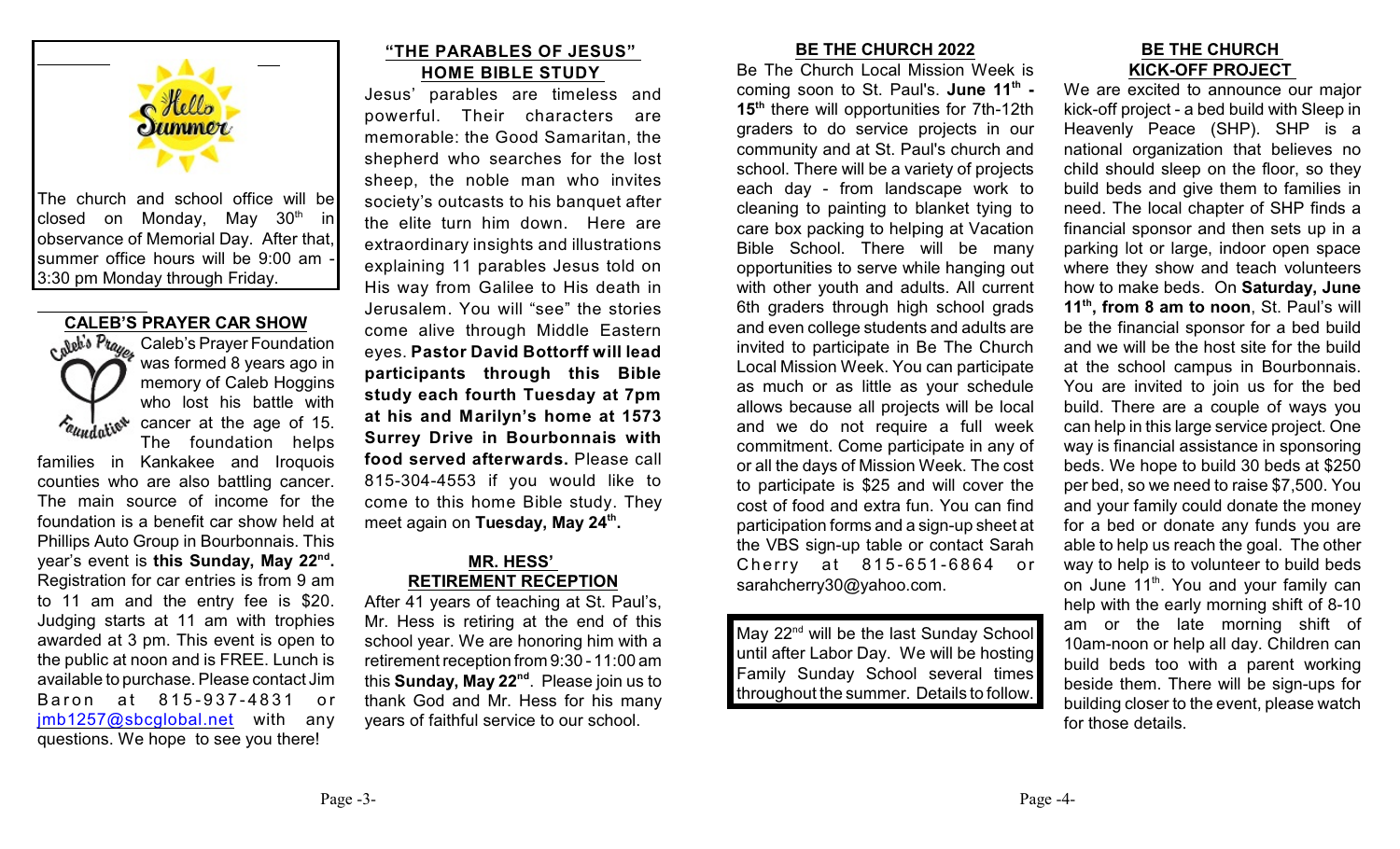# **LWML SERVANT EVENT**

LWML will once again be collecting used eye glasses, sun glasses and eye glass cases for MOST Ministries (Mission Opportunities - Short Term). The glasses will be cleaned, sorted and used at vision clinics on various mission trips. The people being served are excited to receive a new pair of glasses whenever the mission teams arrive in their villages. Many times they walk several miles just to receive a new pair of glasses. Please bring your contributions to the school site and drop them in the box marked EYEGLASSES FOR MOST MINISTRIES. There will also be a box by the elevator at the church outside the sanctuary. Glasses will be collected from June 1<sup>st</sup> -**June 30<sup>th</sup>**. Thank you for your generosity and your willingness to "Serve the Lord with Gladness"!

#### **COUNTY FAIR ORGANIZER**

August  $3<sup>rd</sup> -7<sup>th</sup>$  is this year's Kankakee County Fair. This will be the last year that Dee Cordes will organize St. Paul's fair booth. She is willing to have a new person work through the process with her this year so they can be prepared for that responsibility for the summer of 2023. This could be used toward partnership hours for school families. Volunteers will also be needed to work the booth this year. If you are interested in either of these opportunities, please call the church office at 932-0312 or Dee Cordes at 212-0405 (cell) or 304-5002 (home).



#### **VACATION BIBLE SCHOOL IS BACK!!**

VBS is coming back **Sunday, June 12th through Wednesday, June 15th from 5:30 pm to 8:00 pm** and it's going to be better than ever! Take a 3-day journey with kid detectives as they dig into a few of Jesus' parables to solve the mysteries of how to grow their faith and how to serve & love others. On the  $4<sup>th</sup>$  day, we will wrap up the adventure with a mystery family event.

There will be a registration table set up in the cafeteria between services on May  $22<sup>nd</sup>$  and May 29<sup>th</sup> so stop by to sign your child up for a week of fun. There are volunteer registration forms as well if you'd like to help out. VBS will be open to the public so please feel free to invite your kids' friends and register your nieces, nephews and grandkids too! If you attend church on Saturday evenings and would like to register OR if you would like to volunteer to help before or during the event, please call the church office.

The youth's *Be The Church* mission week will run parallel to VBS so there will lalso be mission-based activities for all ages throughout the week!

#### **BUILDING FUND PRINCIPAL PAYMENTS**

Just a friendly reminder that all payments made to the building fund through June 30, 2022 will be applied to the principal of the loan. Please consider using tax refunds/mandatory distributions towards a payment to this fund. Thank you for your consideration.

#### **INSTALLATION WEEKEND**

All new Board Members and Directors will be installed on **Saturday**, June 4<sup>th</sup> and **Sunday, June 5<sup>th</sup> at the worship service** they attend. Present officers and board members will be rededicated.

#### **CAR WASH FUNDRAISER**

On Sunday, June 5<sup>th</sup>, the Youth are hosting a Car Wash While You Worship fundraiser. For a donation you can drop off your keys as you

enter church and the youth will wash your car while you worship and return your car to the parking spot all clean and ready for you as you leave worship.

# **OLD TOWEL DONATION**

Car washes use so many towels that no matter how many we have, it never seems to be enough. So, if you have old towels you would like to donate to the youth for car washes, please drop them off at the downtown church or school location.

# **PRAIRIEVIEW GOLF OUTING**

Come join the fun or sponsor a hole at the **33rd Annual Prairieview Golf Outing on Friday, June 10th**. The \$75 fee includes green fee, cart, dinner by The Longbranch, range balls, lunch, and 2 free drink tickets. Noon Shotgun Start! Awards and door prizes! Register by June  $1<sup>st</sup>$ .

A \$150 donation will feature your company at a hole, on a promotional flyer, on our website and Facebook, and in our Annual Report.

Call 815.269.2970 or go to www.prairieviewlutheran.com (use the Donation tab and select Golf Participant or Golf Sponsor in the drop-down box).

| <b>OUR RESPONSE TO GOD'S LOVE</b><br>May 14th & 15th          |  |
|---------------------------------------------------------------|--|
| Worship Attendance:                                           |  |
|                                                               |  |
| Sun., 8:30 am 105                                             |  |
| Sun, 11:05 am 47                                              |  |
| WEEKEND TOTAL  214                                            |  |
| Adult Bible Class  10                                         |  |
| Youth Bible Class 12                                          |  |
| Children's Sunday School 18                                   |  |
| <b>Offerings Given</b>                                        |  |
| General \$11,374.05                                           |  |
| $\dots \dots \dots \dots \dots$ \$2,037.00<br><b>Building</b> |  |
| School Ops  \$280.00                                          |  |